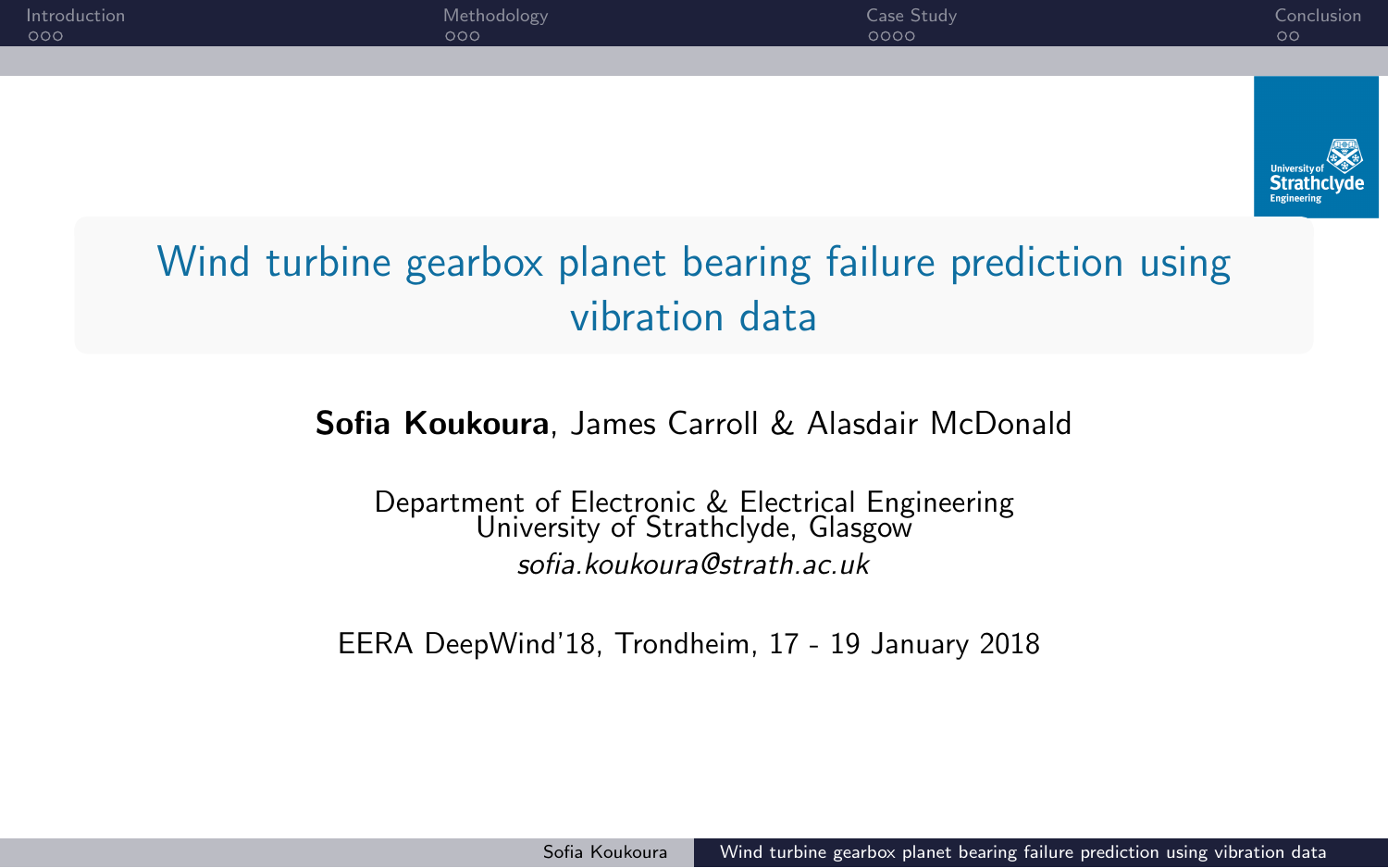| Introduction<br>$\bullet$ | 000                                                                                                                                                                                                           | Methodology                                                           | Case Study<br>0000                                                                  | Conclusion<br>$\circ$ |  |  |
|---------------------------|---------------------------------------------------------------------------------------------------------------------------------------------------------------------------------------------------------------|-----------------------------------------------------------------------|-------------------------------------------------------------------------------------|-----------------------|--|--|
| Background                |                                                                                                                                                                                                               |                                                                       |                                                                                     |                       |  |  |
| <b>Motivation</b>         |                                                                                                                                                                                                               |                                                                       |                                                                                     |                       |  |  |
|                           | <b>University of</b><br>• Wind turbines are machines that operate under harsh conditions and therefore<br><b>Strathclyde</b><br>component failures happen before the end of the expected life of the turbine. |                                                                       |                                                                                     |                       |  |  |
|                           |                                                                                                                                                                                                               | • Catastrophic failures increase O&M costs and consequently the LCOE. |                                                                                     |                       |  |  |
|                           | are optimised accordingly.                                                                                                                                                                                    |                                                                       | • Predictive maintenance is applied in wind turbine industry so that $O\&M$ actions |                       |  |  |



Figure: Wind Turbine on fire.<sup>1</sup>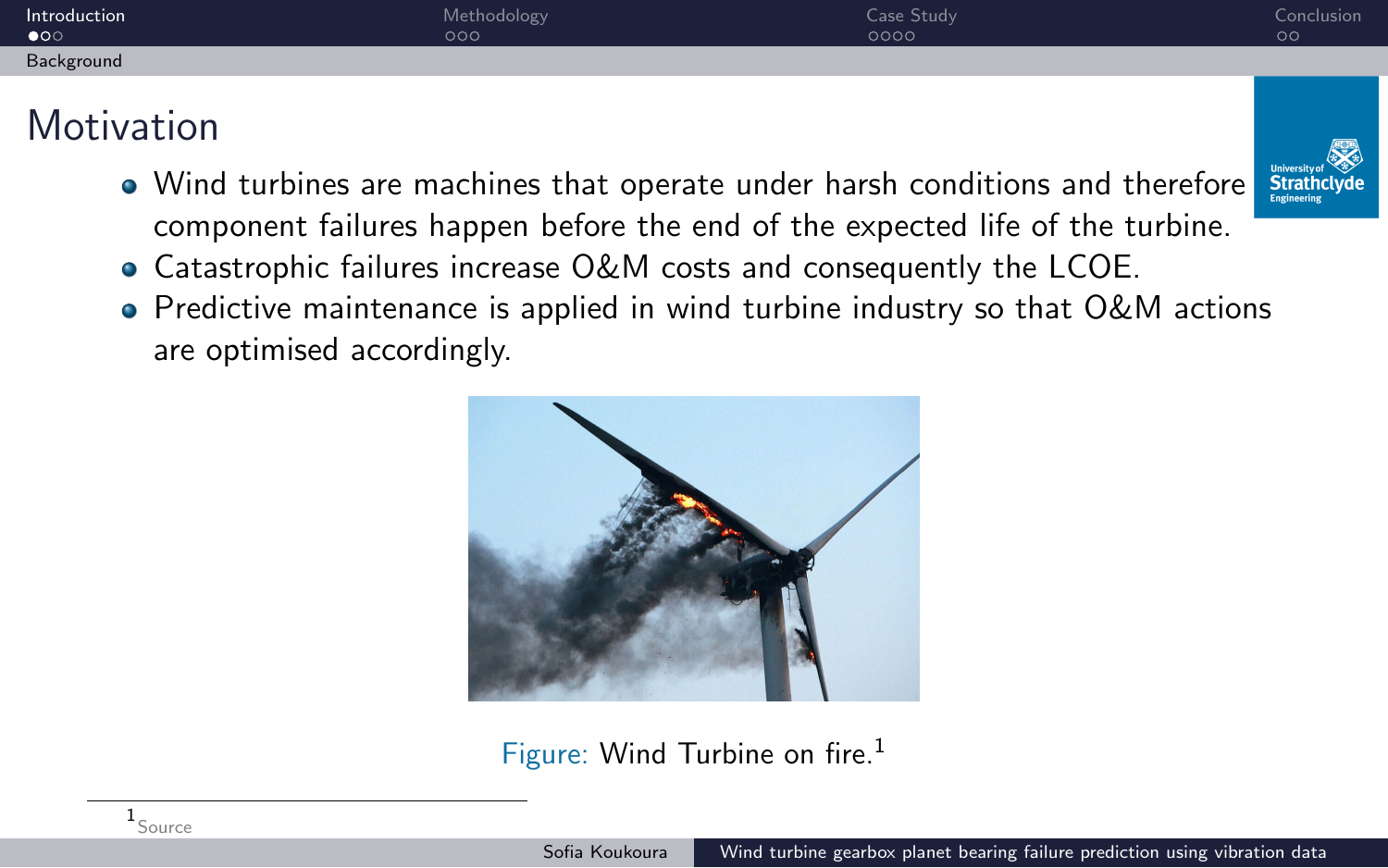

- The top three average repair times occur in the hub, blades and gearbox.
- The gearbox has the highest average cost per failure.
- From the CM perspective, a wind turbine gearbox consists of three major components: **bearings**, gears and lubricant.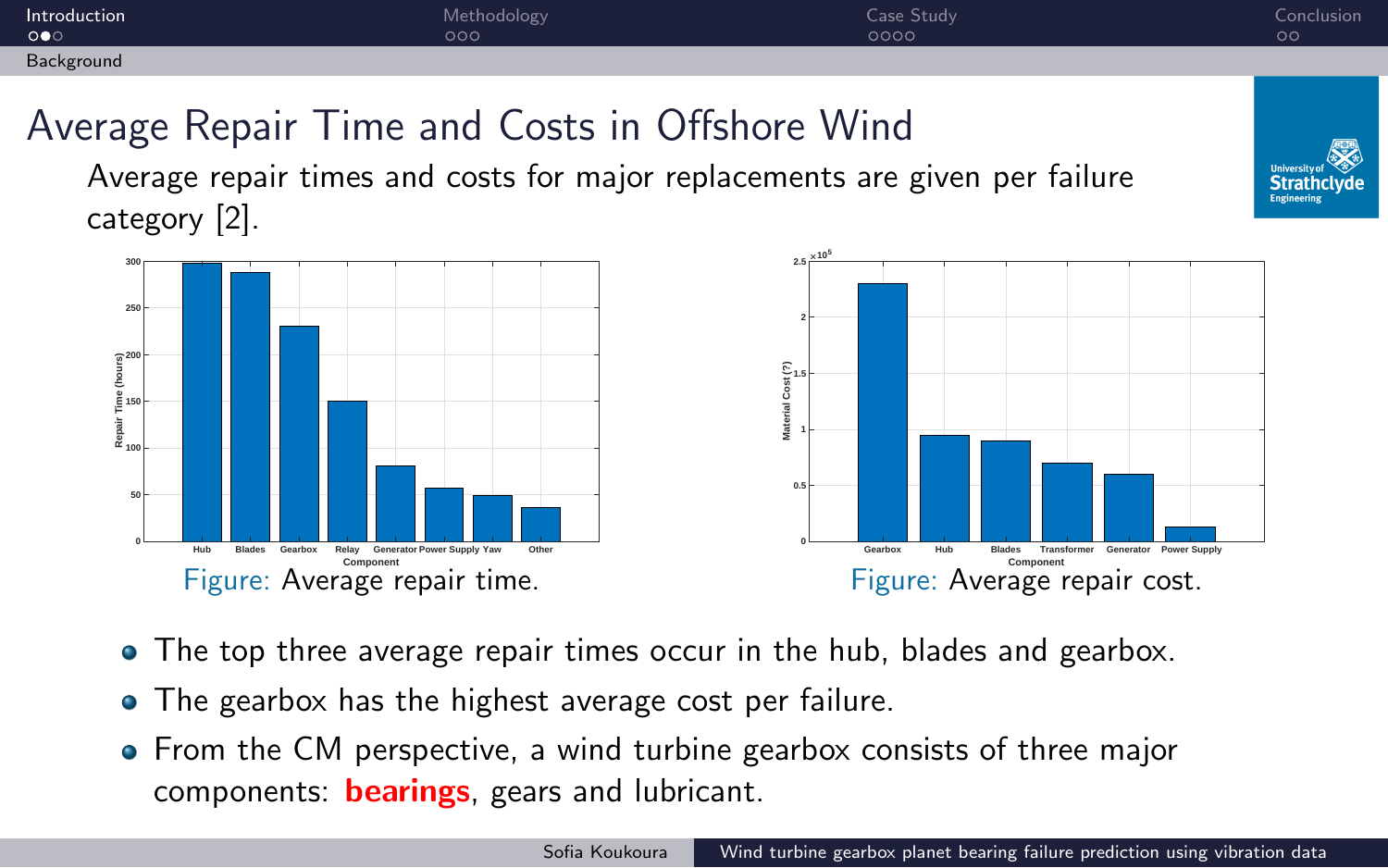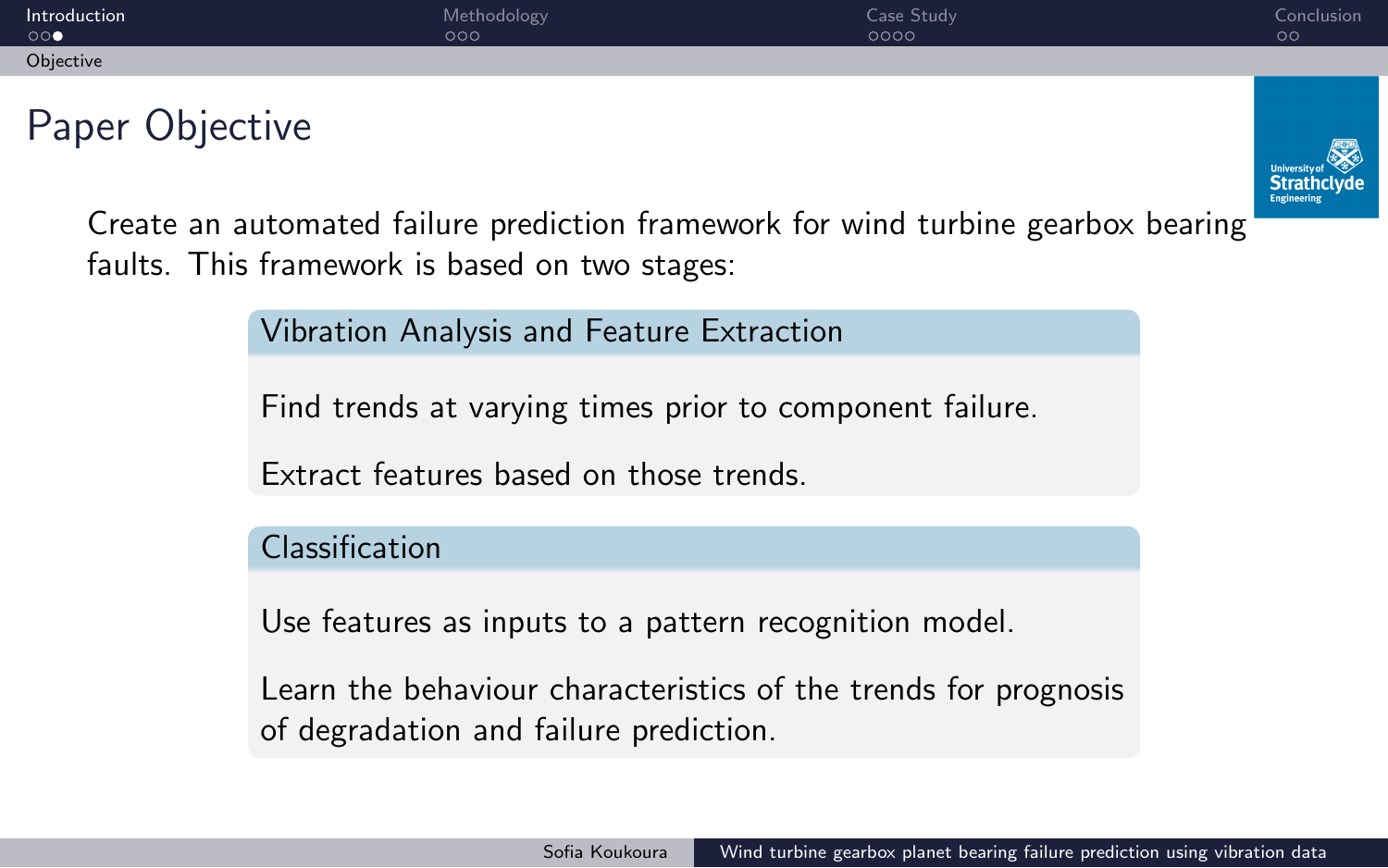

• Ball passing frequency (repetition

frequency) depends on:

*▷* speed (*f* ). *▷* dimensions.

Figure: Bearing with an inner race fault and its significant dimensions.

$$
\mathsf{BPI} = f \frac{n}{2} \left( 1 + \frac{d}{p} \cos(\theta) \right)
$$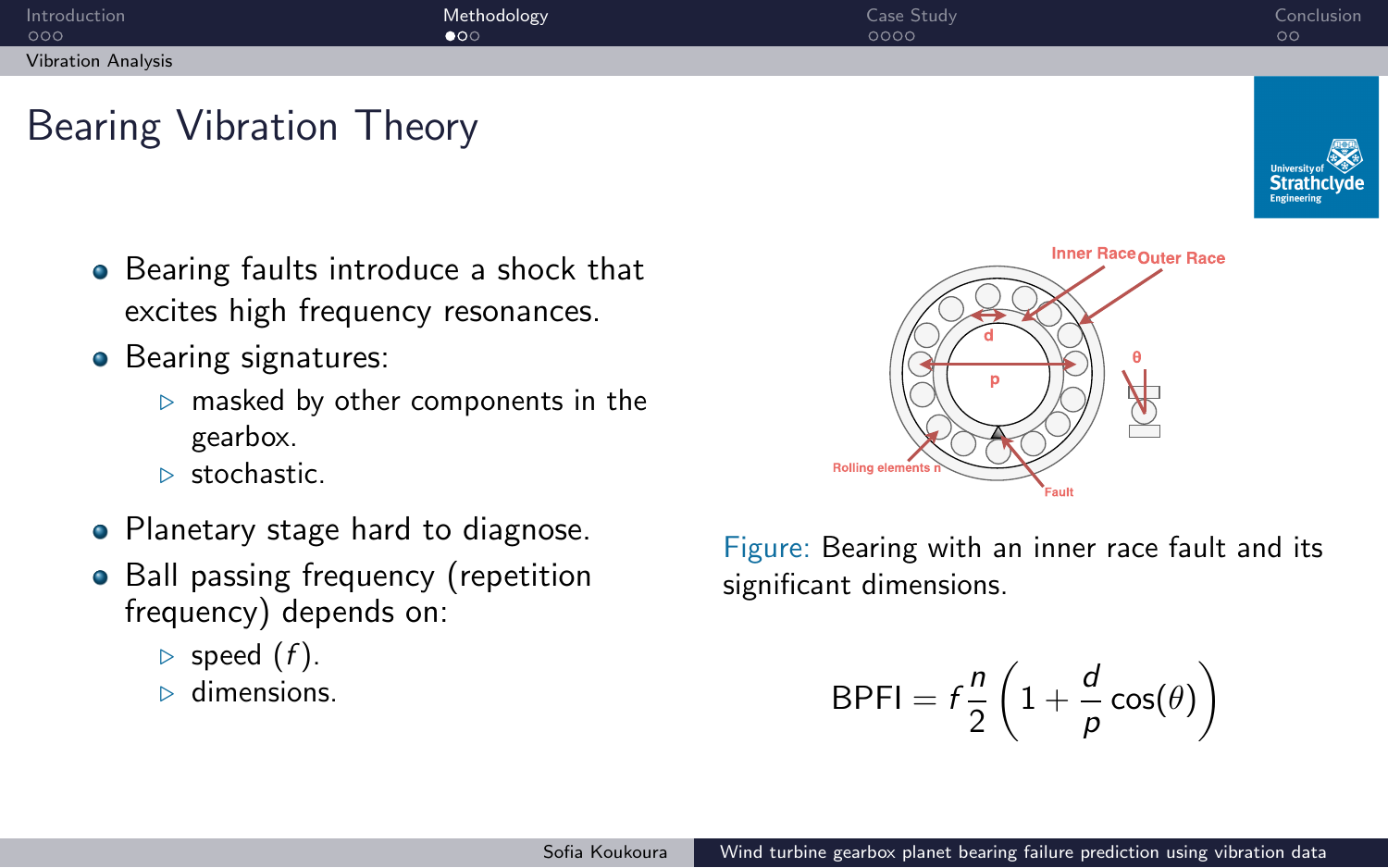| Introduction<br>000       | Methodology<br>$\circ \bullet \circ$                                                                                                                                                                       | Case Study<br>0000 | Conclusion<br>$\circ$ |
|---------------------------|------------------------------------------------------------------------------------------------------------------------------------------------------------------------------------------------------------|--------------------|-----------------------|
| <b>Vibration Analysis</b> |                                                                                                                                                                                                            |                    |                       |
|                           | Vibration Signal Pre-processing                                                                                                                                                                            |                    |                       |
|                           | • Deterministics (gear) and random (bearing) components need to be separated.                                                                                                                              |                    | <b>Strathclyde</b>    |
|                           | This can be done using an adaptive filter.                                                                                                                                                                 |                    |                       |
|                           | • Envelope analysis -often used in bearing diagnostics- demodulates the signal in a<br>high frequency band.                                                                                                |                    |                       |
|                           | • In order to choose the right band, spectral kurtosis indicates how kurtosis is<br>distributed in the frequency domain and shows the impulsiveness of the signal.<br>Thus it can be used as a filter [3]. |                    |                       |
|                           |                                                                                                                                                                                                            |                    |                       |



Sofia Koukoura Nuind turbine gearbox planet bearing failure prediction using vibration data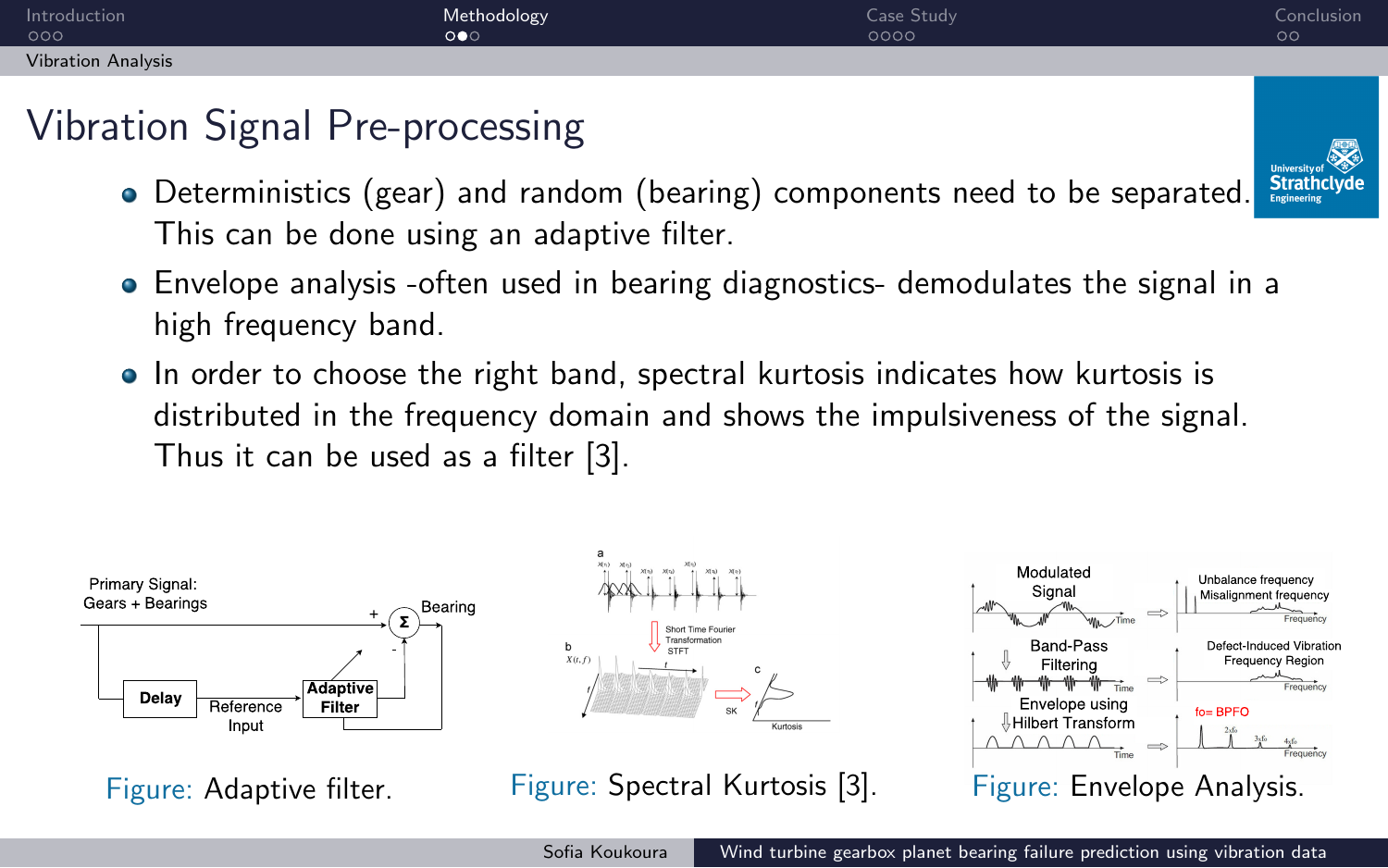

**•** Features used as input in a bearing fault case could be energy around ball passing frequency and its harmonics.

Figure: Example of kNN classification.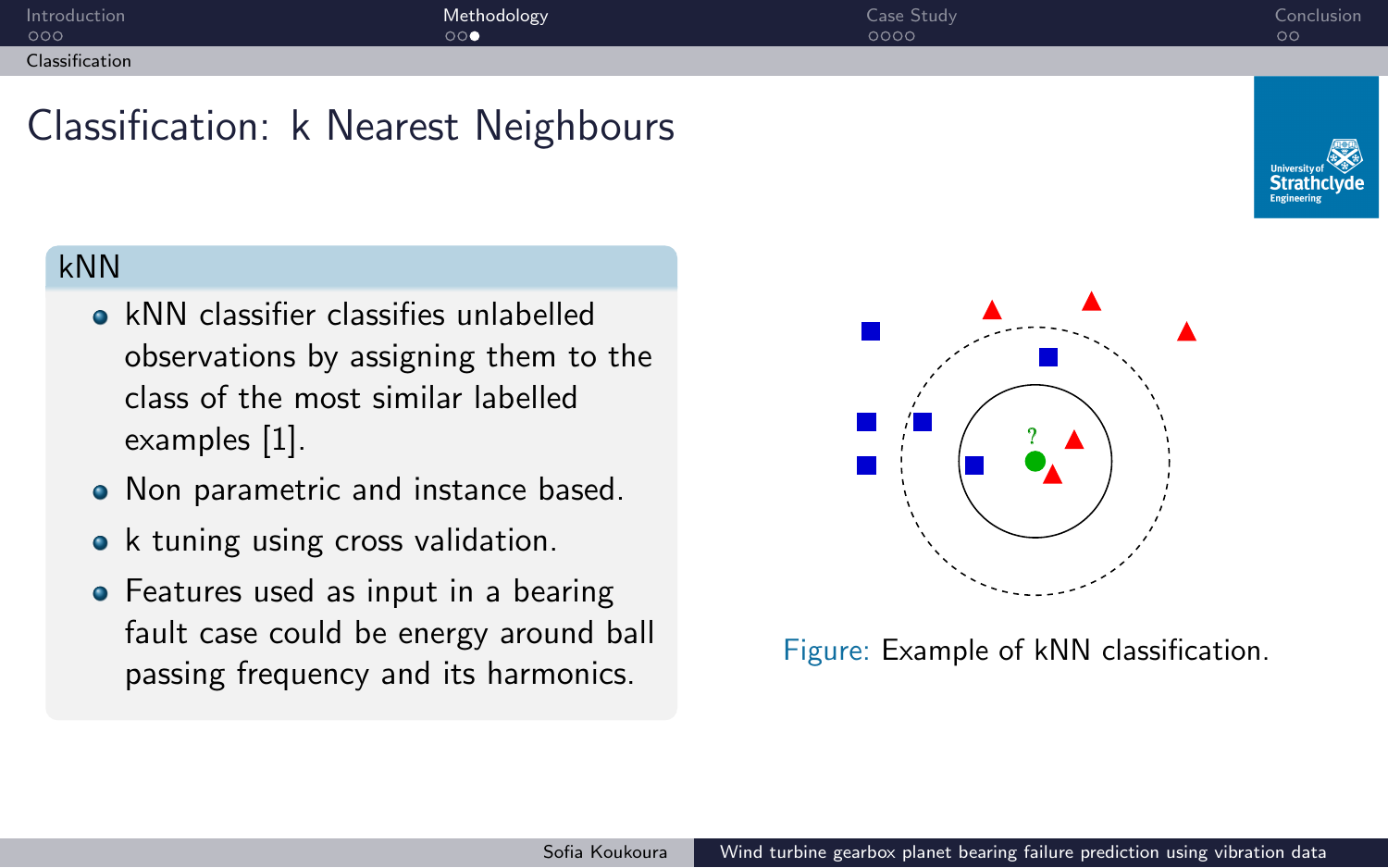

Figure: Faulty bearing. The South of Figure: Gearbox internal structure.

- Wind turbine rated between 2.5-3.5MW.
- Double planetary stage gearbox, commonly found offshore.
- Inner race spalling.
- 95 samples collected at various times prior to failure (2.5 years to 1 week before).
- Acceleration data collected on a sampling rate between 20-30kHz for 10-15s. <sup>2</sup>

 $2$ Ranges are given for confidentiality reasons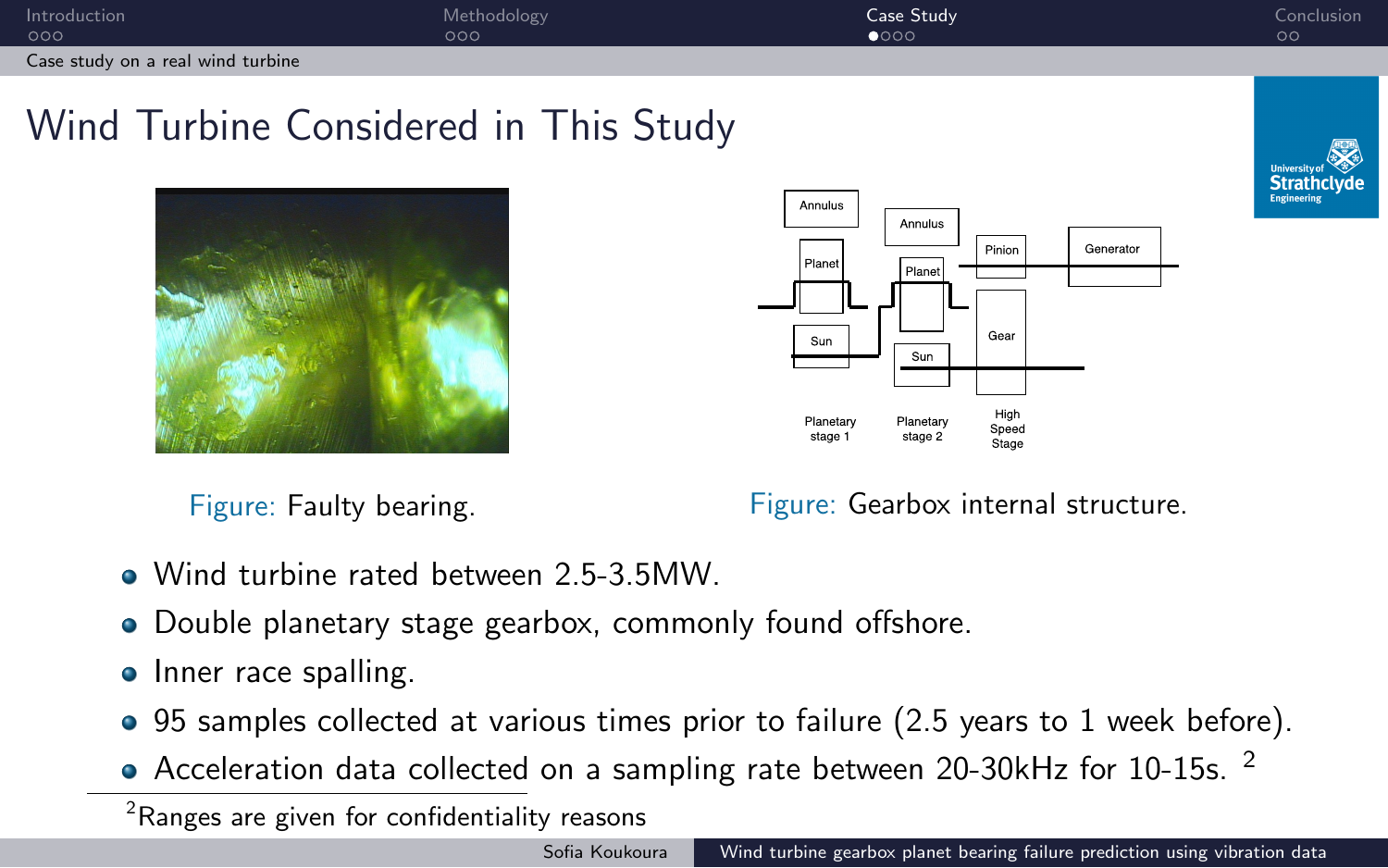

RMS of the data as a function of load at different times before the component failure.



Figure: RMS of raw vibration signals.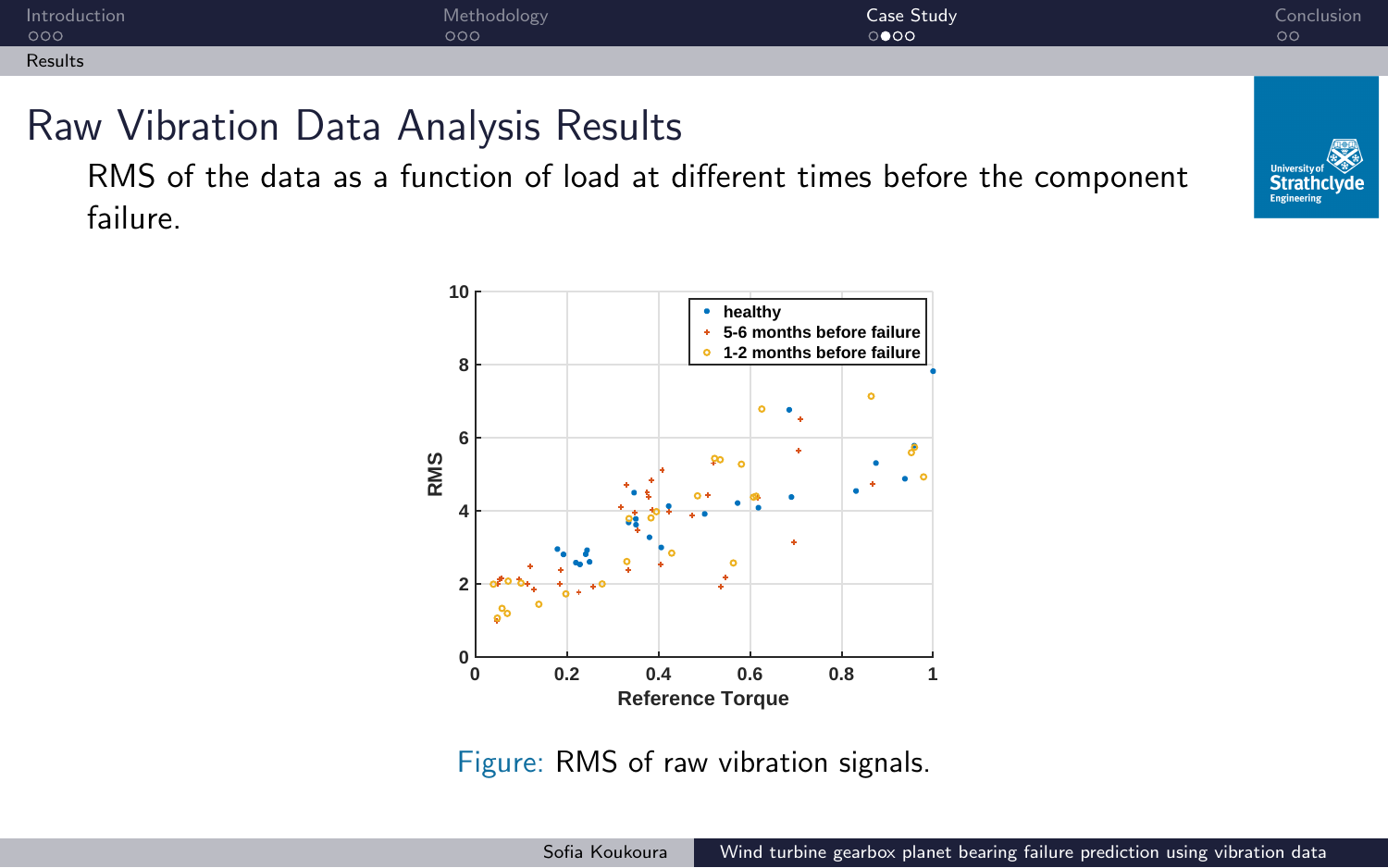

Sofia Koukoura Nuind turbine gearbox planet bearing failure prediction using vibration data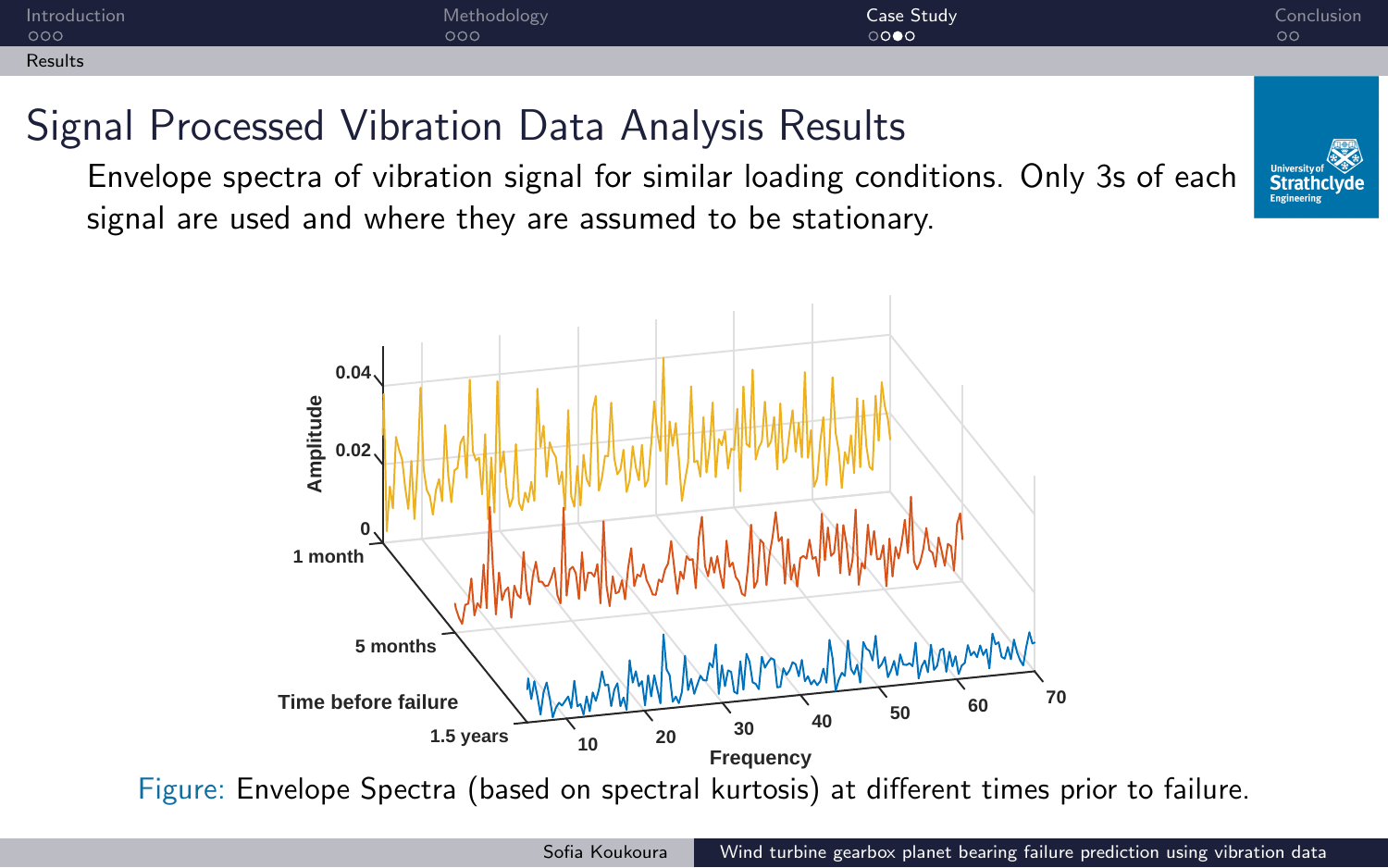| Introduction<br>000                                                                        | Methodology<br>000 |            |            |            | Case Study<br>000      |         |                            | Conclusion<br>$\circ$ |  |
|--------------------------------------------------------------------------------------------|--------------------|------------|------------|------------|------------------------|---------|----------------------------|-----------------------|--|
| Results                                                                                    |                    |            |            |            |                        |         |                            |                       |  |
| <b>Classification Results</b>                                                              |                    |            |            |            |                        |         |                            |                       |  |
| <b>Predicted Class</b>                                                                     |                    |            |            |            |                        |         | Strathclyde<br>Engineering |                       |  |
|                                                                                            |                    |            | 1-2 months | 5-6 months |                        |         | healthy                    |                       |  |
|                                                                                            | 1-2 months         |            | 75%        |            | 18%                    |         | $7\%$                      |                       |  |
| Actual Class                                                                               | 5-6 months         |            |            | 21%        |                        | 69%     | 9%                         |                       |  |
|                                                                                            | healthy            |            | 6%         |            | 12%                    |         | 79%                        |                       |  |
| <b>Table: 3 Class Classification Results</b>                                               |                    |            |            |            |                        |         |                            |                       |  |
|                                                                                            |                    |            |            |            | <b>Predicted Class</b> |         |                            |                       |  |
|                                                                                            |                    |            |            |            | 5-6 months             | healthy |                            |                       |  |
| <b>Actual Class</b>                                                                        |                    | 5-6 months |            | 89%        |                        | 11%     |                            |                       |  |
|                                                                                            |                    | healthy    |            |            | 17%                    | 83%     |                            |                       |  |
| Table: 2 Class Classification Results                                                      |                    |            |            |            |                        |         |                            |                       |  |
| $\bullet$ Classes are assigned based on the acquisition time of the signal with respect to |                    |            |            |            |                        |         |                            |                       |  |

- ses are assigned based on the acquisition time of the signal with resp failure.
- 5-fold cross validation used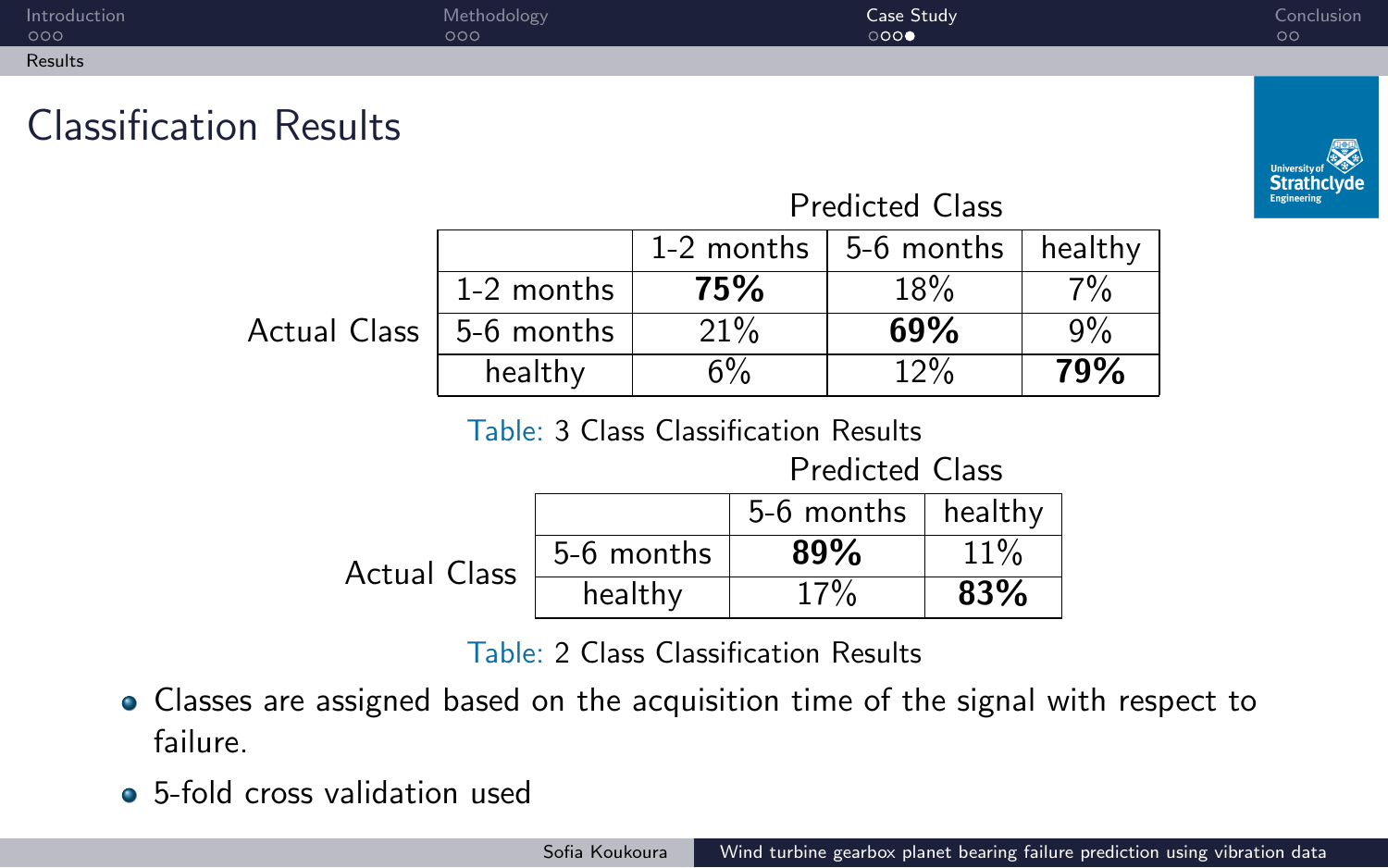

Sofia Koukoura Wind turbine gearbox planet bearing failure prediction using vibration data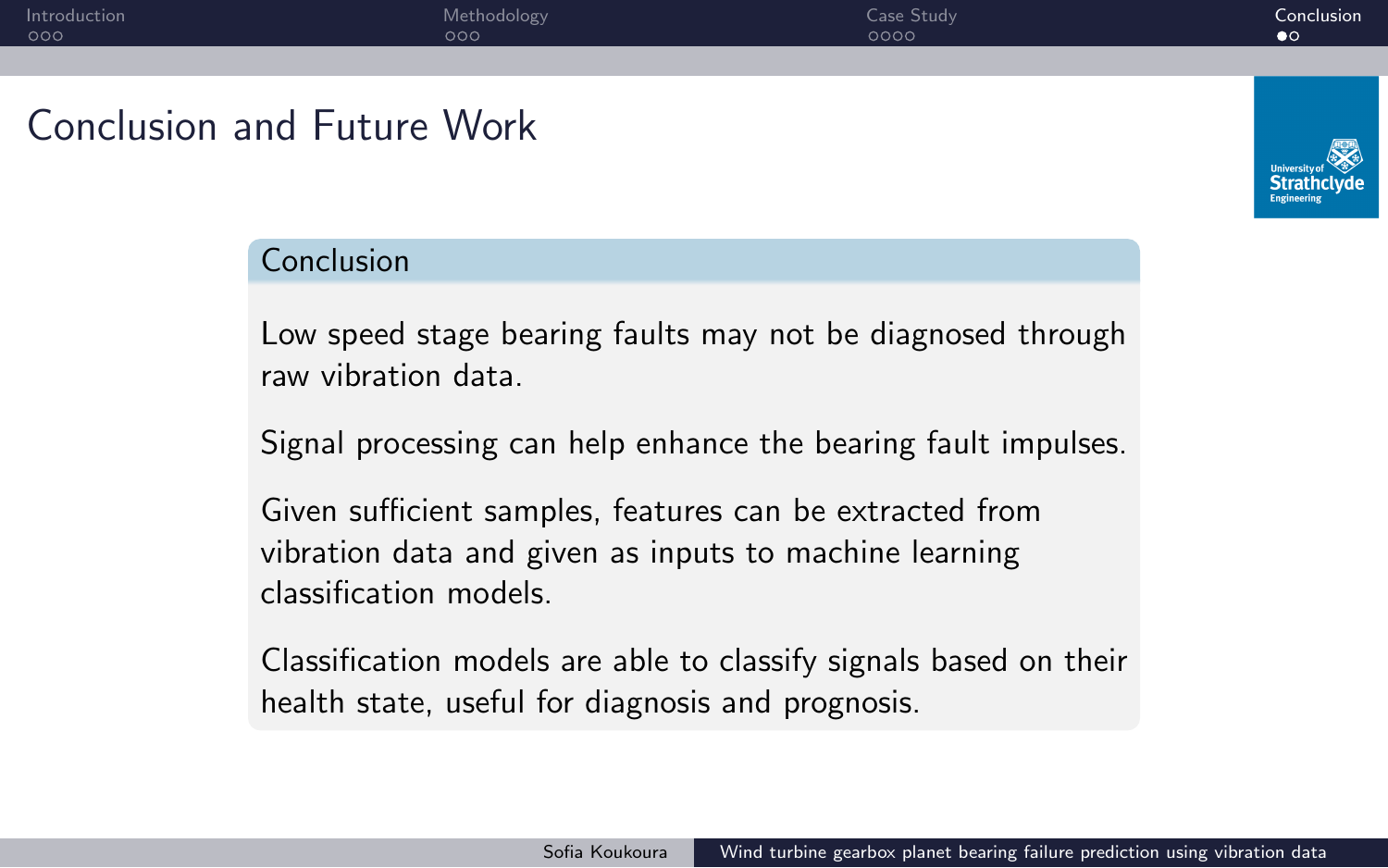

overall accuracy results.

More historic data samples will train more robust models.